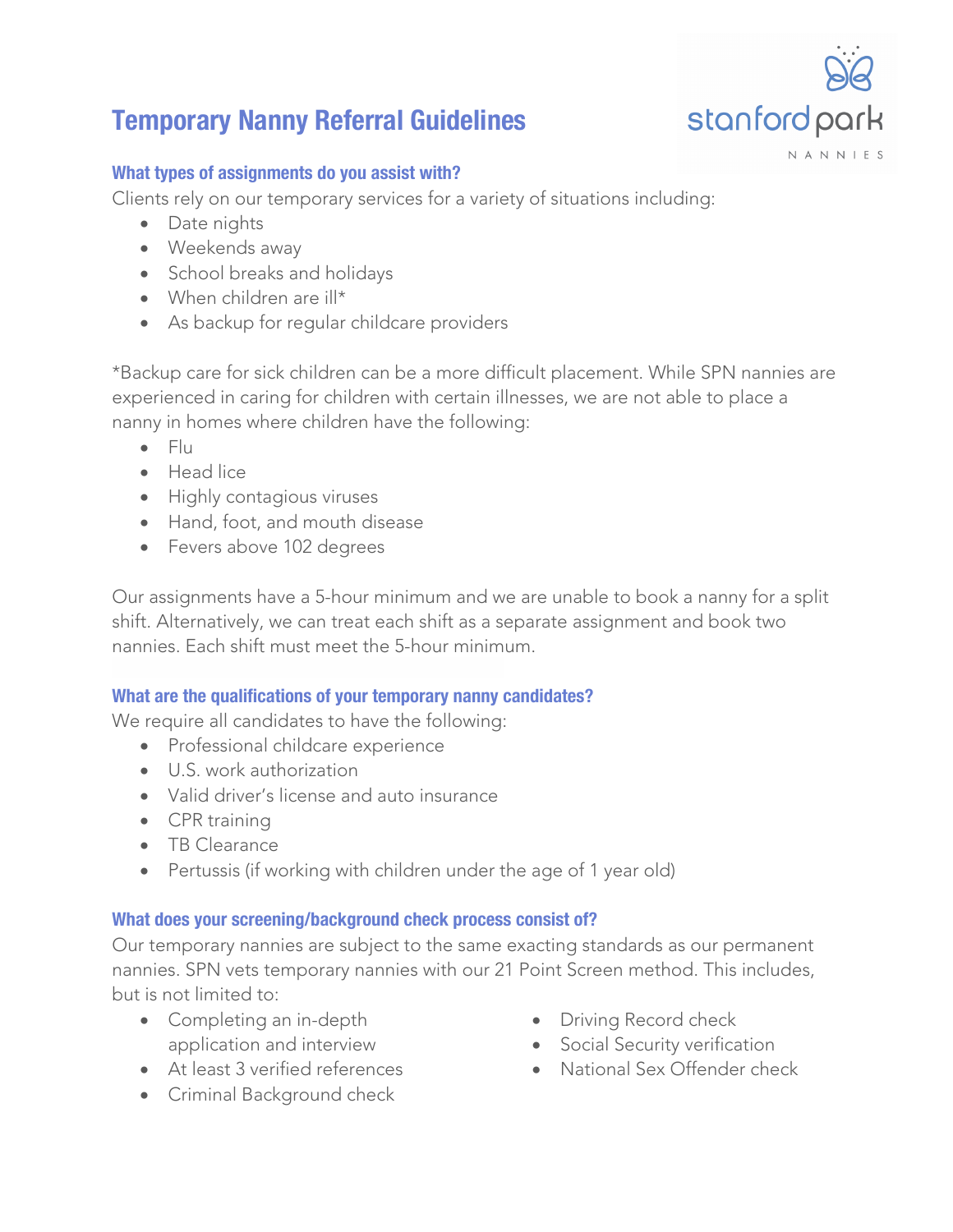#### **How far in advance do I need to request a nanny?**

While we are unable to guarantee a placement, over the past five years our average fill rate is 97%. The more time we are given to fill a request, the more confident we are in meeting your needs. We regularly process on-call requests during business hours: Monday-Friday 8:00 am – 4:30 pm. We are often able to work on and fill last minute requests so please contact us at your earliest opportunity. If you have a last minute need after hours, please contact us via the online request form.

# **What do the temporary nannies charge? Do I pay the nanny directly?**

Our temporary nannies typically charge \$30 per hour. You will pay the nanny directly upon the completion of the assignment, either by cash or check. Any additional options for the assigned nanny will be noted in the confirmation email. The nanny's wages are separate from our agency fees.

# **What are the agency fees?**

- \$150 Annual Membership Fee *(waived if the \$450 consultation fee has been paid for a long-term search within the past year or if currently employing a long-term SPN nanny)*
- \$7.75 per hour Referral Fee is applied once a nanny has been confirmed for your requested dates. *For invoices less than \$500, these fees will be charged to the credit card on file. For invoices exceeding \$500, SPN will issue an Intuit invoice to submit a bank transfer payment electronically. If payment is not received within three business days, we will process the payment via credit card with a 4% service fee.*

# **What about mileage reimbursement?**

When possible, we recommend the family provide a vehicle for the nanny to use during the assignment. However, if the nanny uses her own vehicle, the 2022 IRS mileage reimbursement rate is 58.5¢ per mile.

# **How do I deal with taxes?**

Since the nanny will be employed directly by your family, you will need to be aware of your obligations as a household employer. Household workers who are paid \$2,400 or more in the 2022 calendar year must be issued a W-2 form and the household employer (the family) must contribute to Social Security and Medicare taxes. We are happy to answer general questions, or you may seek the help of a domestic payroll service such as:

- HomeWork Solutions www.homeworksolutions.com
- Gtm www.gtm.com

If you will be paying taxes, please let us know so that we may discuss the implications with the nanny.